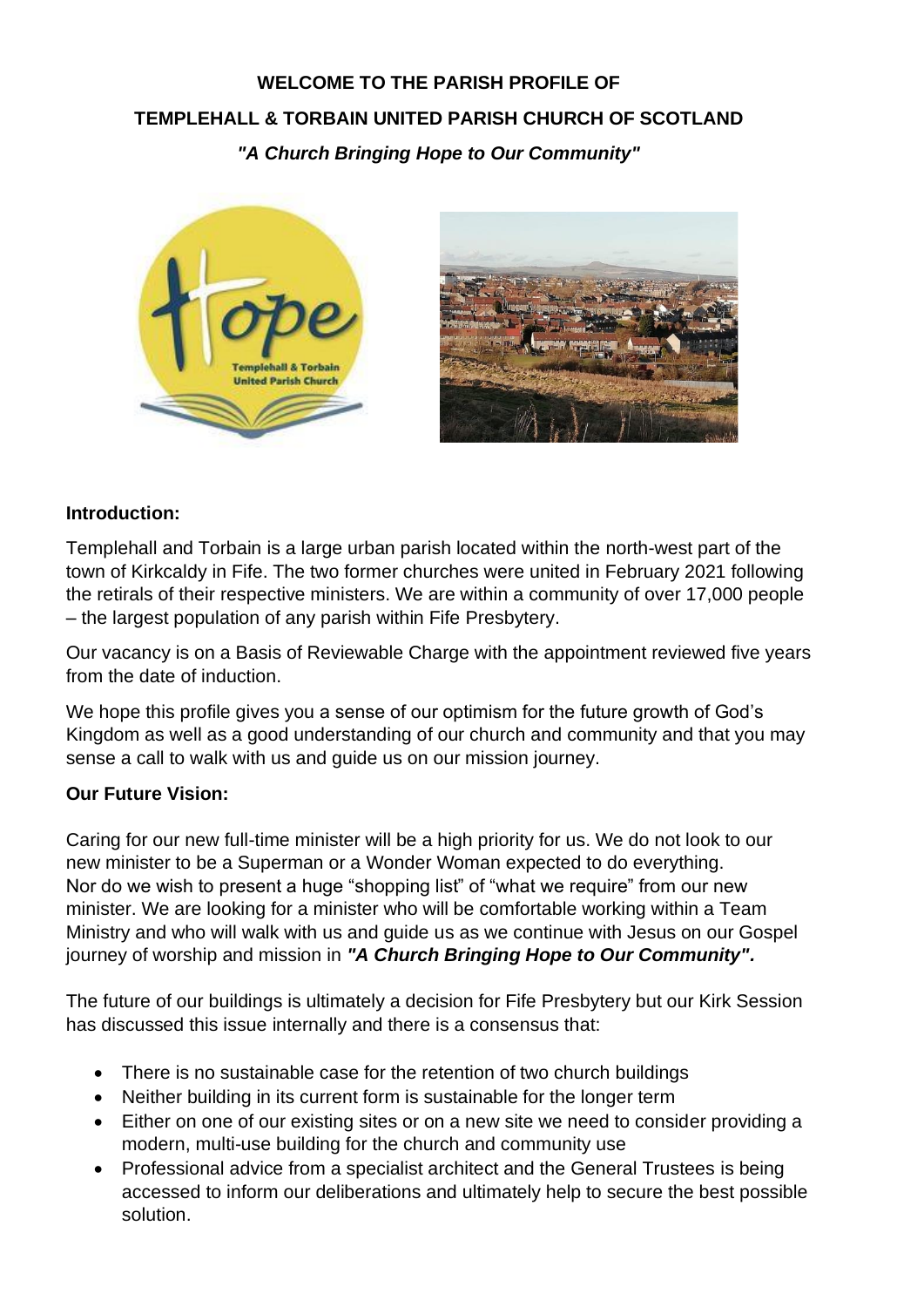During October 2021 we participated in the building property audits carried out by Fife Presbytery on behalf of the General Trustees. In a recent letter from the Presbytery Board of Management, it explained that it intended to look more deeply into what the audit has produced, so that it would have a clearer picture of how the information gathered can be used to inform the Presbytery Mission Plan (to be completed by the end of the year). We would therefore expect to have some feedback on the findings by the end of April 2022.

From our profile it will be seen that our church has a strong mission ethos and is very outward looking with further potential for growth and development.

In particular we are keen to restore weekly lunch provision with renewed focus upon breaking down barriers of isolation particularly amongst older people but also creating a "one stop shop" with partners enabling access to advice, support and counselling. We are also very much looking forward to further and renewed engagement with local primary schools and the Care Homes once circumstances permit.

We have the potential to do so much more for the lonely, young people and families, disabled people, victims of abuse, those who have been bereaved, people experiencing health issues, the homeless and those challenged by addictions.

It is vitally important, in conjunction with our Ministry Team, to maintain and develop the goodwill of the local community and to continue to have good relations with other partner organisations on the neighbourhood development group.

## **History:**

The former Templehall Church began in the early 1950s in the Sauchenbush area of Kirkcaldy as a Mission Station run by Victoria Road Church, Kirkcaldy, formerly St. Andrews Church which is no longer Church of Scotland.

In 1953 the then Kirkcaldy Presbytery decided that a new church should be built in the Templehall part of the town, with the original Sauchenbush area part of the parish of Templehall. The first of its three ministers, the Rev. John Huskie, was inducted in December 1953.

The foundation stone of the present building was laid in April 1955 and the church building was consecrated in August 1956. Full status was granted at the General Assembly in 1958. The church hall was built in 1964 and the original building in Cleish Gardens was demolished.

Mr Huskie moved to a different charge in 1970 and in 1971 the Rev. Brock White became minister, retiring in 2001. From 1956 until 1998 the ministers were assisted by members of the diaconate.

The Rev. Antony J.R. Fowler was inducted on 18<sup>th</sup> February 2004 and retired in August 2018.

Following the re-examination of church extension needs of the expanding estates to the north and west of Templehall parish in the early 1960s Torbain Parish Church first began as a congregation in 1964 initially meeting within Torbain Primary School. An early example of co-operation between the former Templehall and Torbain Churches occurred 58 years ago in April 1964 when the first of the three ministers inducted to Torbain Church, the Rev. Dennis Warnock took place in Templehall Church. The hall in Templehall Church was also the venue for the folk of Torbain when the tea was served after the laying of Torbain Church's foundation stone in 1968. In April 1969 the present Torbain Building in Carron Place was completed and dedicated.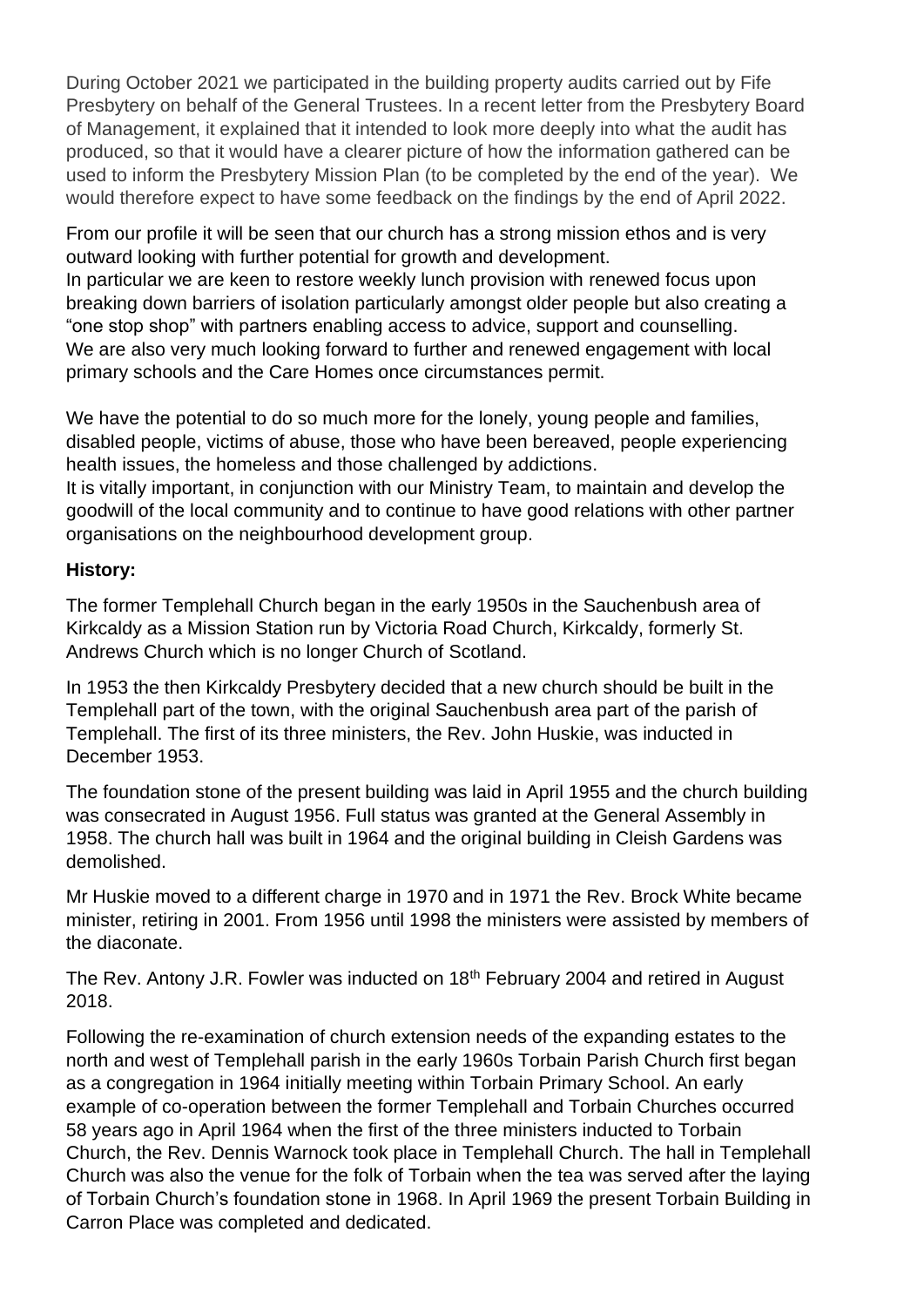In 1989 Mr Warnock retired and Rev Peter Macdonald was appointed to the charge in 1990. Mr.Macdonald moved to another charge in 1998 and Rev Ian Elston became Torbain's third minister. In 2018 an addition to the ministry team, Rev Brian Porteous, Ordained Local Minister, was appointed. Mr Elston retired due to ill health at the end of October 2019.

## **Our Recent History**

With both former churches being in vacancy, in accordance with the former Kirkcaldy Presbytery's Plan for local churches, a harmonious relationship was cultivated between our two neighbouring former parishes. These discussions led to a desire on the part of both former Kirk Sessions to work together towards a Union of the churches under a single Ministry team. The Church of Scotland Presbytery Planning Task Group advised in February 2020 that they had agreed with the proposals for Torbain and Templehall Churches to unite including the proposals in relation to calling a new full-time Minister and a part-time MDS worker. This therefore gave us the green light to commence the process for achieving a Basis of Union. This came to fruition on 24<sup>th</sup> February 2021 when our two former two churches were united.

## **Community Profile:**

Templehall and Torbain Parish covers the vast majority of north-west Kirkcaldy. Our two church buildings are shown on the map which can be accessed at

#### <https://tinyurl.com/3rc8mnje>

The major part of the parish comprises 1950s and 1960s housing estates and has a population of around 17,150 people, with recent resident numbers having increased due to the new housing built between the established estates and the A92 road.

60% of the housing is owner occupied, with the social rented sector accounting for 32%. The parish includes recognised areas of disadvantage in Kirkcaldy, with some SIMD statistics being higher than the Fife average and indeed Scotland.

The area is typical of many grouped peripheral housing estates which lack modern community facilities and experience the challenges of anti-social behaviour, limited community provision and levels of underlying and endemic poverty. For example 150 people each week from our area access the local foodbank.

The extensive new build private housing schemes in the north of the parish give further scope for outreach activity.

Within the parish boundary there is Fife Central Retail Park where one of our elders provides chaplaincy support to employees through Workplace Chaplaincy Scotland. <https://fifecentralretailpark.com/all-shops/>

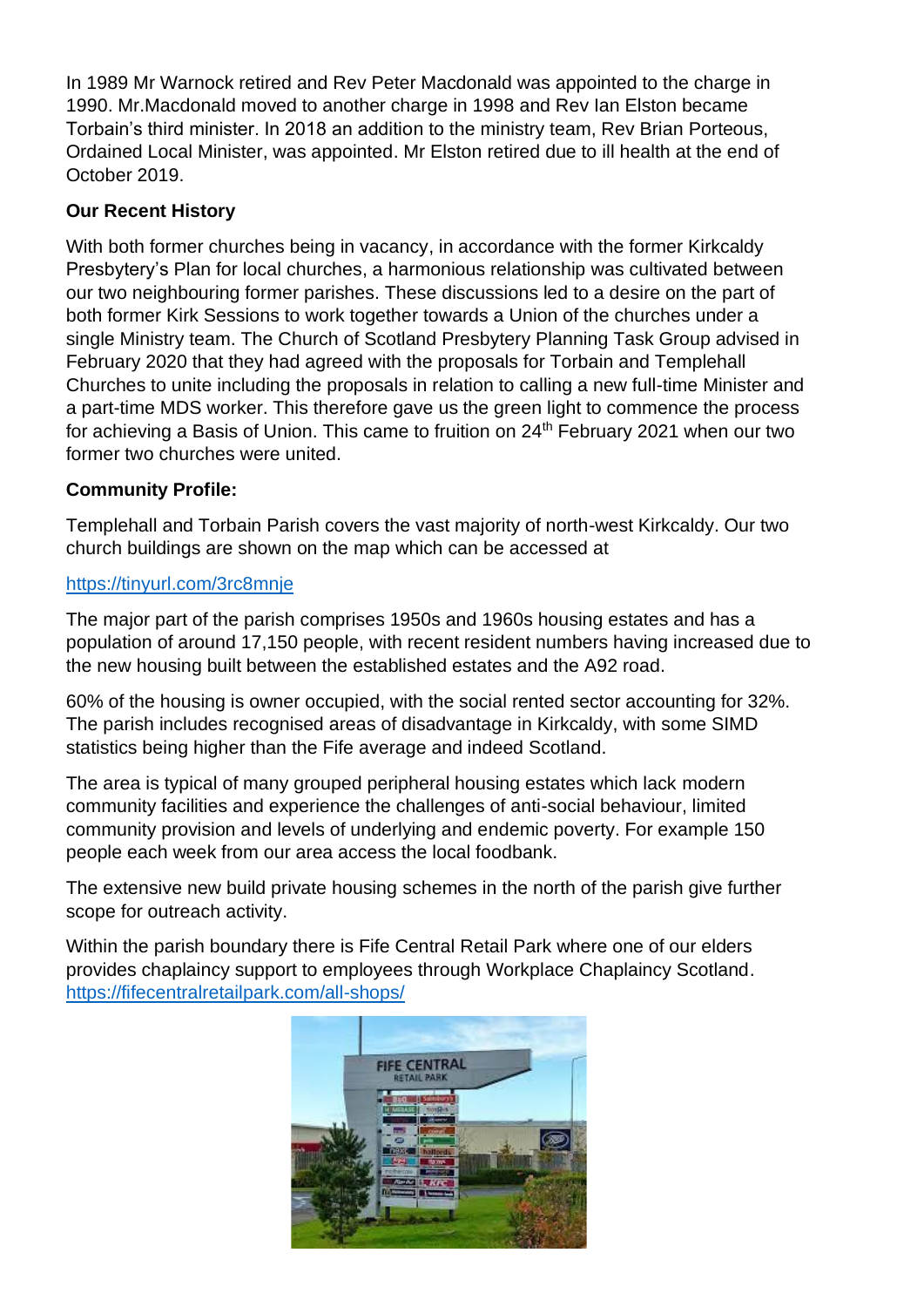Also within the parish is Kirkcaldy High School which has around 1,400 pupils <https://www.fife.gov.uk/facilities/secondary-school/kirkcaldy-high-school>

Three of the four cluster Primary Schools of Kirkcaldy High Schools are also located within our parish and these are Torbain Primary School (the largest Primary School in Kirkcaldy and the third largest in Fife with a roll of 520+130 Nursery), Fair Isle Primary School/Fair Isle Family Nurture Centre (Nursery) and Valley Primary School which also has a Nursery and a Department of Special Education which caters for the needs of pupils with moderate and severe learning difficulties.

The parish also has two care homes for elderly people namely Chapel Level Care Home and Ostlers House Care Home the latter being at the heart of a small care village that also provides extra care houses and other services for older people.

Adjacent to our Templehall building there is a Community Centre, Public Library, large Dental Practice and a neighbourhood shopping centre.

Closer to our Torbain building there is a smaller shopping area on Birnam Road.

Further community facilities within our parish include Chapel Community Centre, Scout Hall, Argos Youth Centre, Linton Lane Community Centre and YMCA Youth Centre.

## **Kirkcaldy & Surrounding Area**

A good overview of Kirkcaldy's attractions can be seen from the Visit Scotland information at<https://www.visitscotland.com/info/towns-villages/kirkcaldy-p238991>

Fife offers a variety of scenery and places of interest and Kirkcaldy is within easy reach of St.Andrews, Dundee, Perth, Dunfermline and Edinburgh as well as famous smaller picturesque locations such as Falkland, Anstruther and Culross.

Many scenic walking opportunities are available including the Fife Pilgrim Way and Fife Coastal Path.

Kirkcaldy is blessed to be surrounded by excellent golf courses.

As well as having excellent road connections, Kirkcaldy is fortunate to have a frequent rail service and network of express coaches and local bus services and has a number of dedicated cycle lanes.

#### **Our Management and Structure**

The Church is administered in accordance with the terms of the Deed of Constitution (Unitary Form). Members of the Kirk Session are the charity trustees and in 2021 the Kirk Session met 9 times.The Kirk Session comprises 23 elders and has several committees, referred to as teams, whose members do not all require to be Kirk Session members. These are Worship, Finance, Fabric, Outreach and Administration. In addition we have a Co-ordinating Group which includes all the team conveners. Regular meetings of the teams and of the Co-ordinating Group take place and they report to Kirk Session.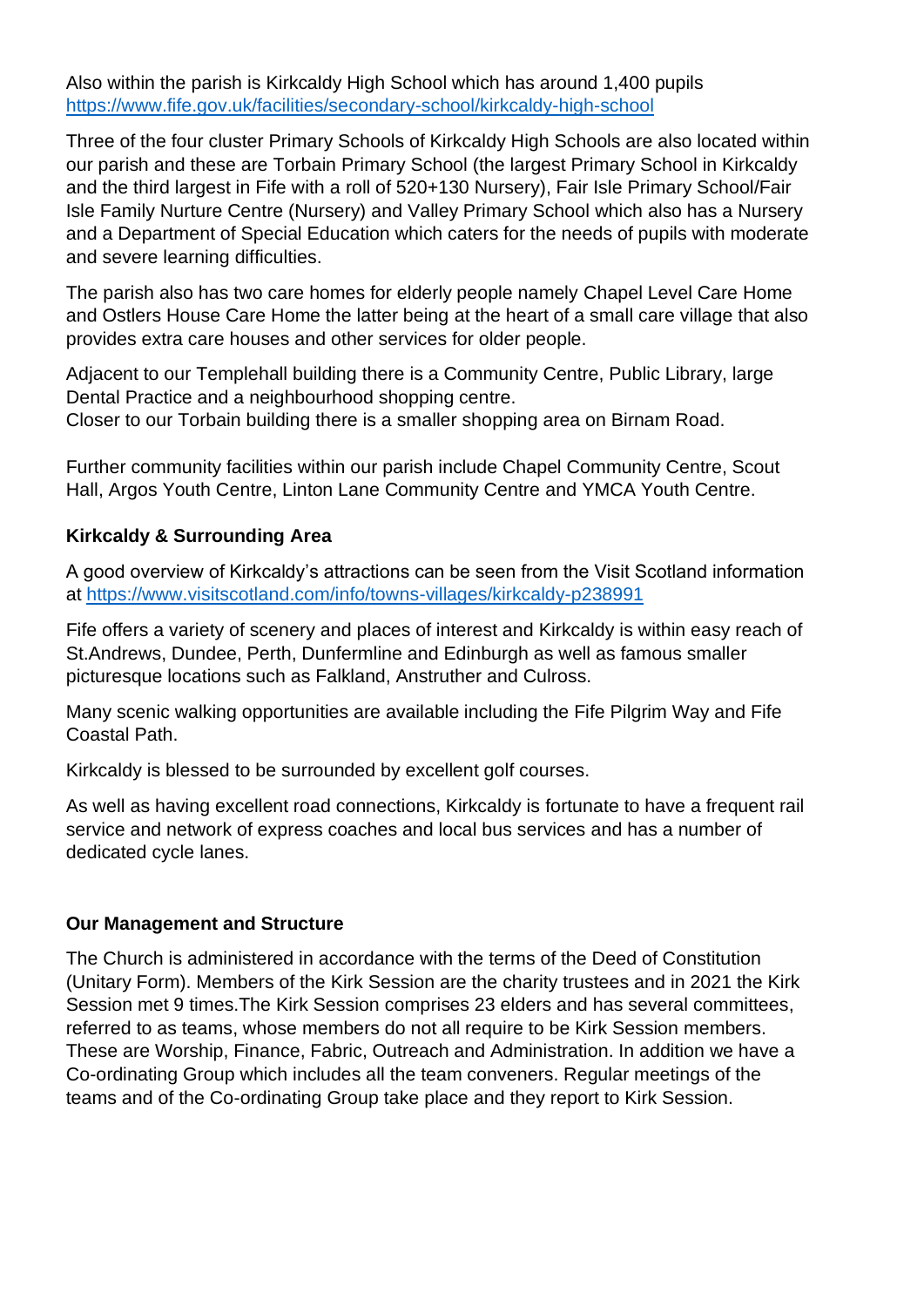## **Our Staffing**

You will be joining a Ministry Team presently comprising our Ordained Local Minister and our part-time MDS worker (0.5 of full-time post funded by CofS plus one additional day per week grant-funded locally).

Cleaning services for both our buildings are contracted.

Active and competent unpaid volunteers provide the remainder of our support needs such as organist, church officer-type duties, administrator-type duties, publicity and technical matters such as sound and audio-visual systems.

#### **Congregational Statistics as at 1st March 2022**

Communion Roll = 270 Adherents = 14 Electoral Roll = 284 Supplementary Roll = 22 Under 17s involved in Life of Congregation = 75 Female Active Elders = 15 Male Active Flders  $= 8$ Funerals During 2021 = 15



#### **Our Buildings**

#### **Templehall Church Building:**

Templehall Church building, set on the corner of Fair Isle Road and Beauly Place, occupies an area of about half an acre.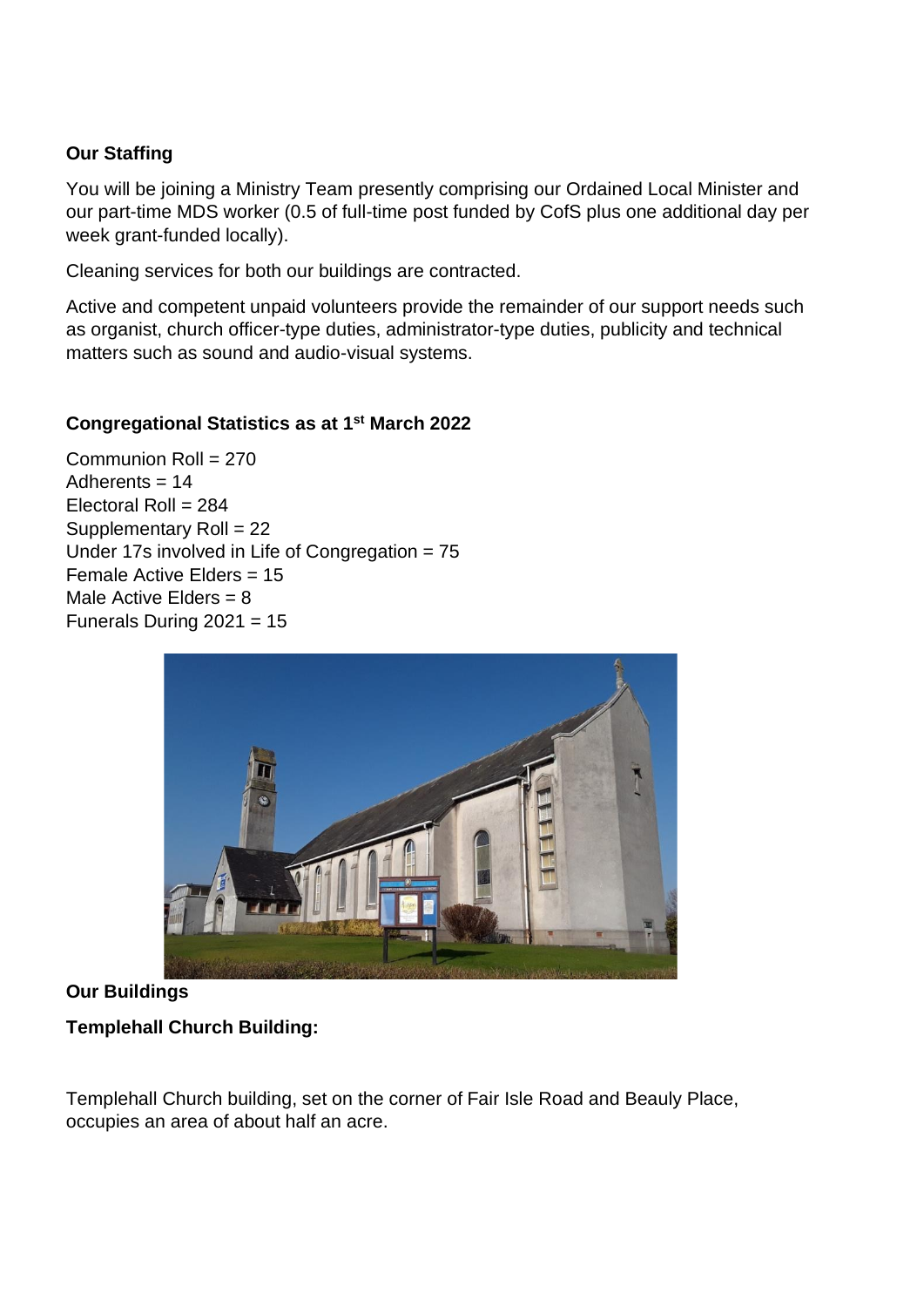



The Sanctuary can seat about 400 people with space for a further 80 or so at the rear of the church (known as the West Aisle). This is usually curtained off and used as a meeting place after services and occasionally for other small meetings.

Along the corridor leading from the side door to the kitchens and halls there is a Vestry and Session Room.

A new kitchen satisfying all the then imminent Health and Safety Regulations was opened for use in 2000 whilst the old kitchen continues to be used for flower arranging and so on. A serving hatch goes from the main kitchen to a small area which in turn leads into the main hall. There is access to the stage from the small area, as well as from the main hall, the stage having a "dressing room" to one side.



The main hall can be accessed also from the front door area of the church, either directly from the street outside or from the vestibule of the church, in both cases walking through a roofed-in passageway. On the other side of the walkway is a paved area bounded on the other three sides by the outside walls of the church.

A small room formerly used for Sunday School/Bible Class now houses a photocopier. It is directly opposite the stage; the inside of this room has removable panels which can provide viewing access for an overflow audience.

180 people have been accommodated at tables for a meal, but 100 is perhaps considered to be the optimum number.

Over the last number of years disabled access to all the halls and buildings have been upgraded.

Most recently Wi-Fi installation has taken place with boosters to enable internet access to reach sanctuary and halls.

Two municipal car parks are in close proximity to the church which itself has on street parking at the main door and there is also a small parking area at the side door off Fair Isle Road.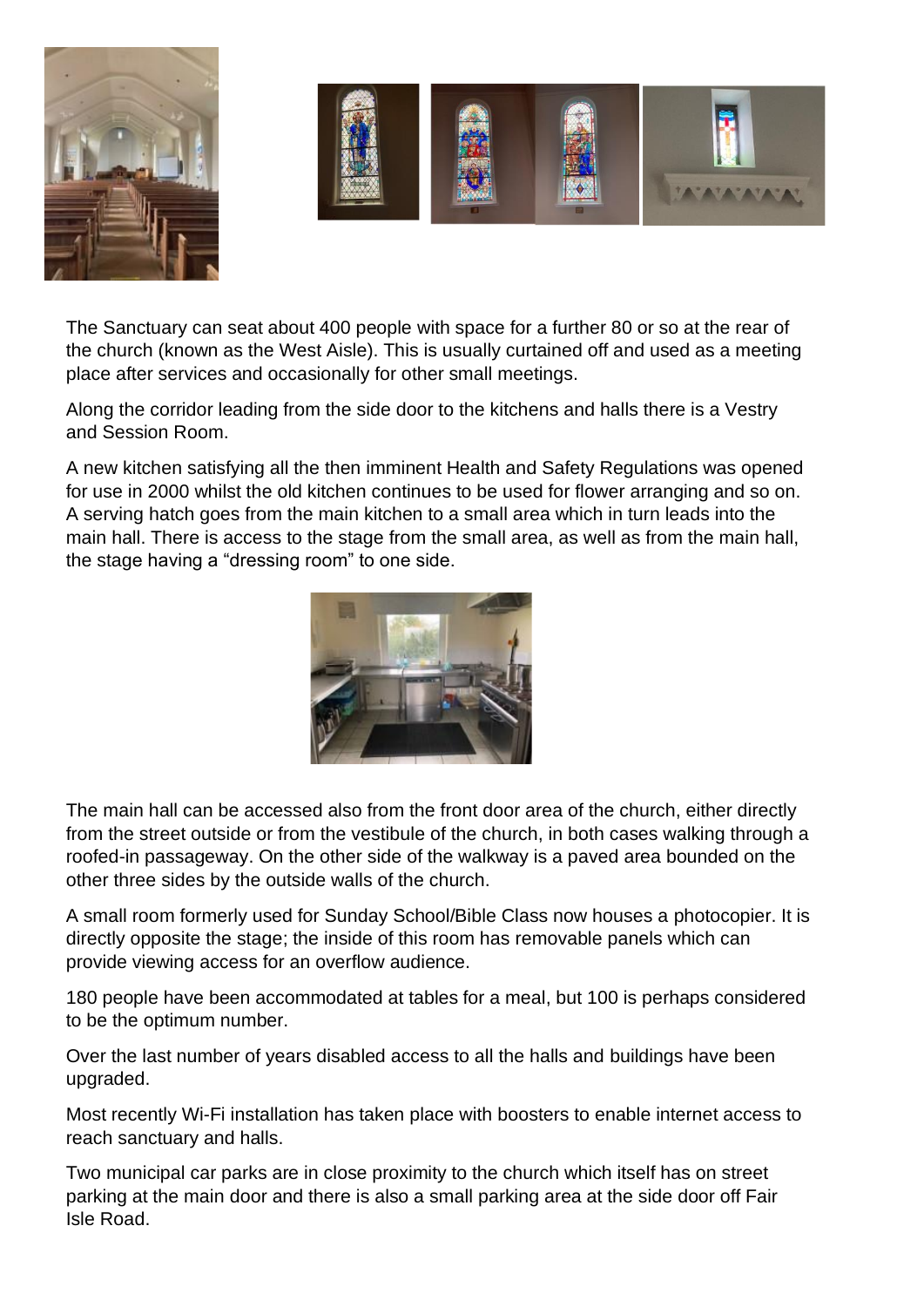## **Torbain Church Building**



Torbain Church building is located adjacent to the junction of Lindores Drive and Carron Place to a design already prepared and approved for a new Church in Cowdenbeath.



The church has the following facilities:

Lower Level:

- Church Sanctuary seating c.400
- Vestry and Vestibule

Second Floor:

- Main Hall and stage
- Small Hall
- Session Room
- Kitchen
- Toilets

Third Floor:

- Sanctuary Balcony Space (known as Organ Loft)
- Storage Area/Storage Lockers and Cupboards

Exterior

• Parking for 40 cars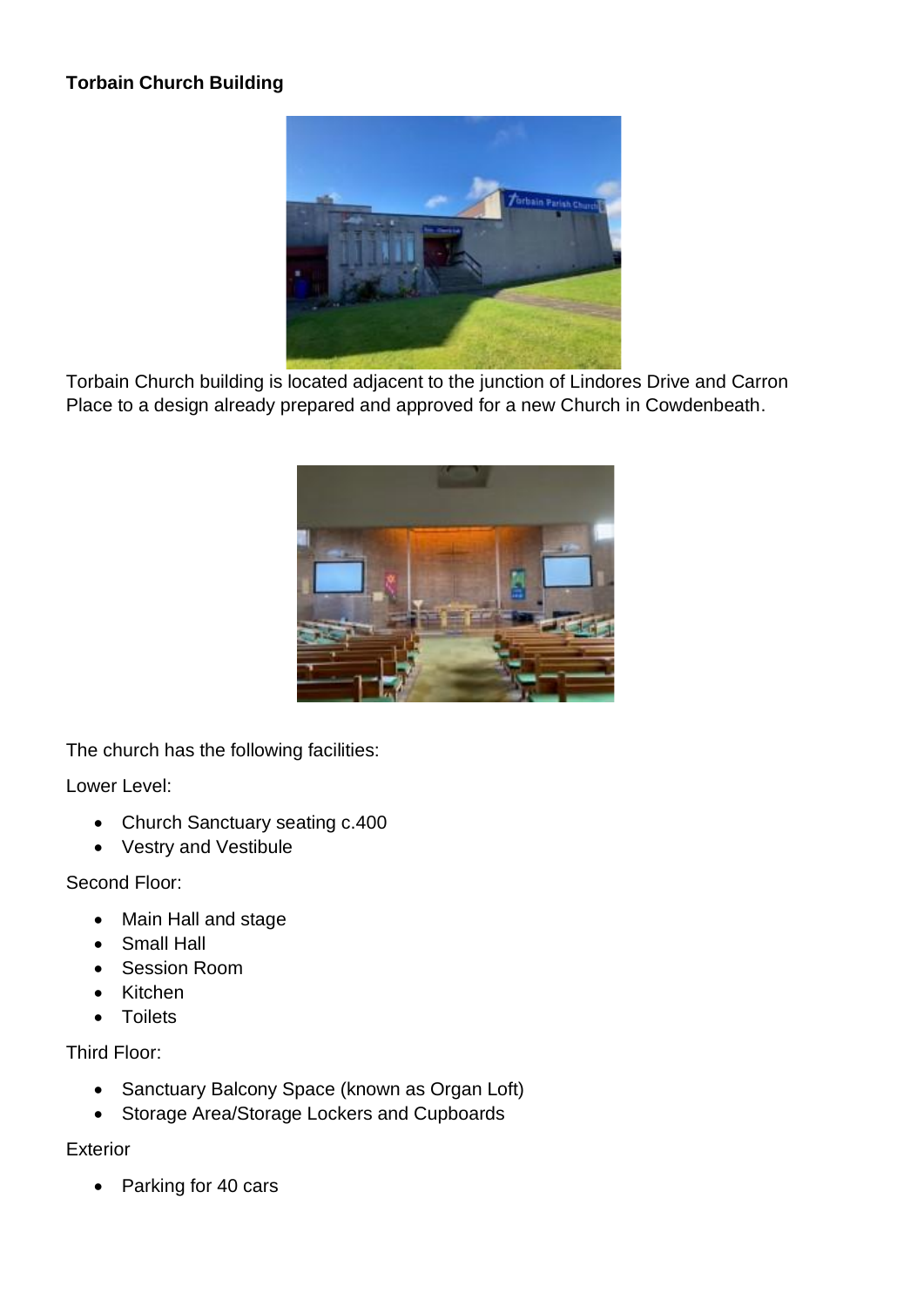In April of 2019 the building celebrated its 50<sup>th</sup> Anniversary. The Anniversary was recognised by a motion in the Scottish Parliament that praised the church's role in meeting the needs of the community and our plans for the future.

The Sanctuary itself is our biggest space and in recent years has benefitted from a new sound system, modern projection systems and wi-fi installation throughout the building. The fixed-pew nature of the Sanctuary in the Torbain building (and the Templehall building) constrains utilisation other than for Sunday worship and other occasional worship services.

Essential major roof maintenance was undertaken during 2019 to protect the Sanctuary from rain ingress.

As with the Templehall building, Torbain was constructed before modern building regulations rightly established improved access standards for disabled people. Consequently, whereas the main sanctuary is fully accessible, the hall complex does not have disabled access from the rest of the building but only through a fire exit into the main hall, the route also followed by those with prams and buggies attending activities in the hall. Prior to the decision to unite with Templehall, former Torbain had identified two priority needs the first having been the modernisation of the kitchen provision. The equipment and general environmental standards are not sufficiently fit for purpose for the range and size of activities which have been built up over the years. The second priority had been identified as a need to redevelop and expand the space that is currently the Session Room into a community café and meeting room space. The present space is too small for that purpose and the room is of limited community value.

#### **Our Worship Life**

Our Sunday service takes place at 11am. and the current pattern is to alternate each week between our two church buildings. Worship takes place in a friendly atmosphere where we try to ensure that everyone feels comfortable and welcome.

In gathering to worship God, thank God and meet together in Christian fellowship and friendship, no one is ever excluded from our worship, all are welcome.

Our attendance at Sunday worship has been somewhat diminished "in person" by the pandemic but between 45 and 55 is typical of most Sundays. Around 80 people are estimated to view our online services on Facebook and YouTube.

We celebrate Communion, normally on the first Sunday of every month – anyone of any age who loves the Lord can participate in the taking of the bread and wine and these monthly services provide a regular reminder of the sacrifice and hope found in Jesus Christ.

There are a number of special services throughout the year traditionally marking particular events such as Remembrance Sunday as well as Easter and Christmas services.

Christian Aid's 75<sup>th</sup> Anniversary in May 2021 was marked during Christian Aid Week with a special service, collection from members and a Quiz Night with donations from participants going to Christian Aid.

A few services are led by members of the Worship Team and our MDS. The Guild also participates in a few services including leading an additional carol service in December.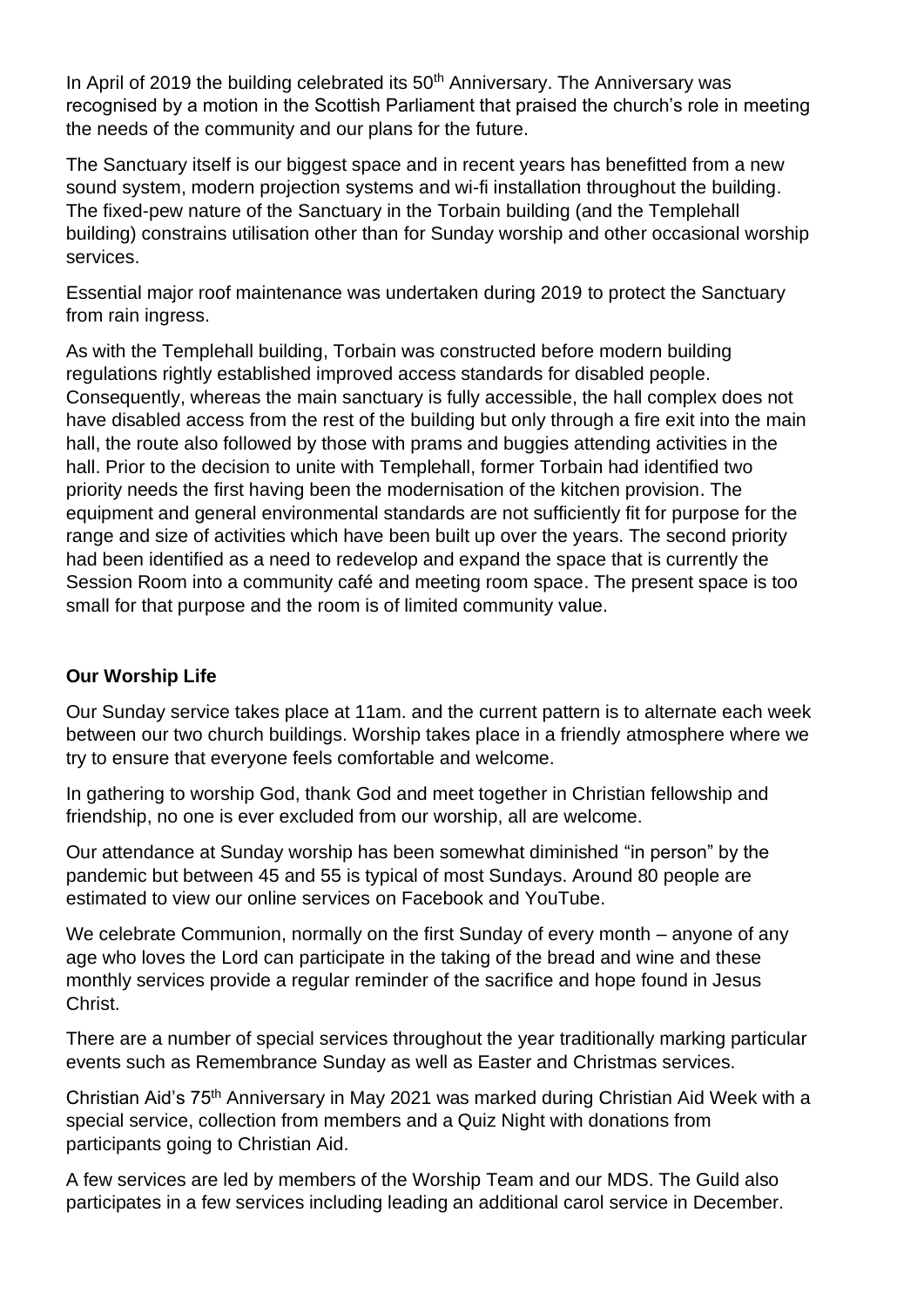The hymns we use are a blend of the traditional and contemporary from CH4, Mission Praise and Songs of Fellowship. The words are projected onto screens and both sanctuaries have electronic organ accompaniment. Occasionally we "sing along" to

contemporary praise songs from the internet displayed on the screens where a particular song fits the context of the service.

Prior to the pandemic, our OLM and a group from the church provided short monthly services within the two Care Homes in our parish.

Since December 2021 Messy Church is being provided between 4pm and 6pm on the second Sunday of each month alternating between the two buildings. Currently half a dozen or so families are attending and we expect that to build significantly over time.



Whilst we do not have a Sunday School there is a small pool of volunteers available if ever required to look after any small children during services and provide colouring and craft activities etc. to the children to enable parent(s) to join in worship.

Other worship connections with children include (in normal times) the attendance of Torbain Primary School for a School Service in church at Easter. This of course has not been possible during the pandemic but in December 2021 the school choir was able to perform at the Guild Carol service. In November 2021 a smaller-scale version of our annual St Andrews Day service was held at which the Area Scouting and Guiding uniformed organisations attended and participated in worship.





Whilst their general activities are mentioned below under "Our Outreach", groups such as our "Bairns a Blether and a Brew" babies and toddlers group and our Lego club embrace Christian "themes" from time to time during the year.

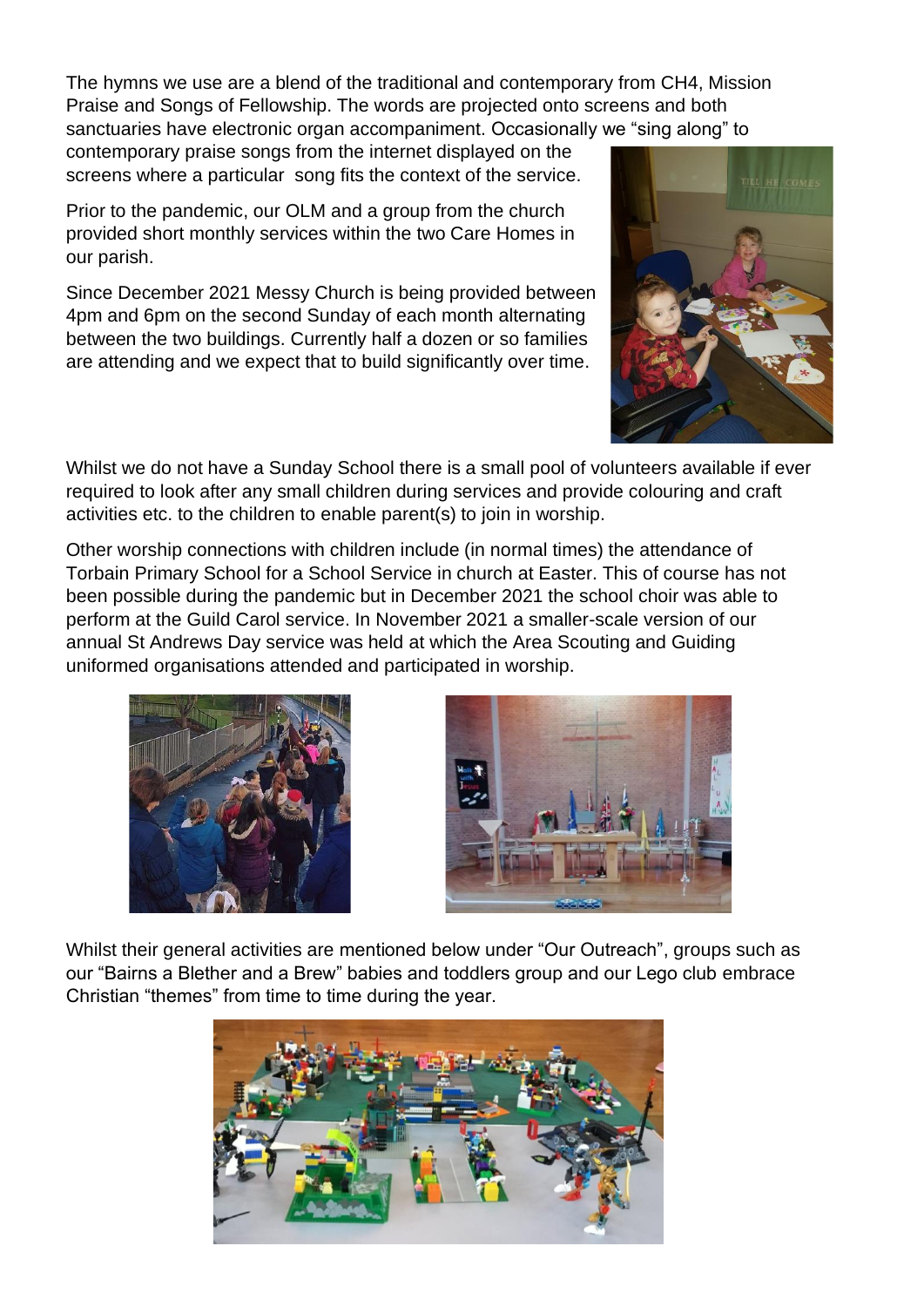Both former churches had a tradition of participation in school holiday clubs/summer mission and this has continued into the united congregation. Led by our MDS, at the time of writing we are currently preparing a 3-day Easter Mission programme for young people in conjunction with Kirkcaldy Area Reachout Trust (KART) and Scripture Union with 8 volunteers from the church involved in its delivery.

A number of other regular activities containing elements of worship continue in spite of the pandemic restrictions. On Thursday evenings our OLM leads a Bible Study Group by Zoom using materials such as "Christianity Explored".

The Guild has its weekly open meetings on Friday afternoons which include hymns and prayer. Their current meeting syllabus includes a bible study and speakers from world and national mission organisations.

We have a Prayer Group who are at the disposal of anyone requesting to be named or to name some other person within the Group's prayers.

One of our former Churches held a "Friendly Hour" prior to the pandemic. The group was Informal Gospel based and it met weekly in the afternoon with a variety of speakers. Central to the meeting was prayer requests.

As well as our Weekly Services being recorded for online transmission, our OLM compiles a weekly Midweek Reflection with a Christian message which is published on our Church and on our Community Facebook platforms (reaching around 200 each week) and emailed as part of a "Weekly Update" to an emailing list currently of 36 members.

#### **Our Fellowship**

Tea and coffee is served in our Church halls after Sunday Worship and the resumption of this fellowship following the periods of restriction was greatly welcomed by those who partake.

Light lunches after special services such as Harvest are also provided.

At the beginning of March 2022 we had a joyous service at which the long service of 10 Elders was recognised with the presentation of certificates by the Moderator of Fife Presbytery to those who were able to attend. A combined total of 360 years of service had been given and a lunch was held after worship to mark this special occasion.

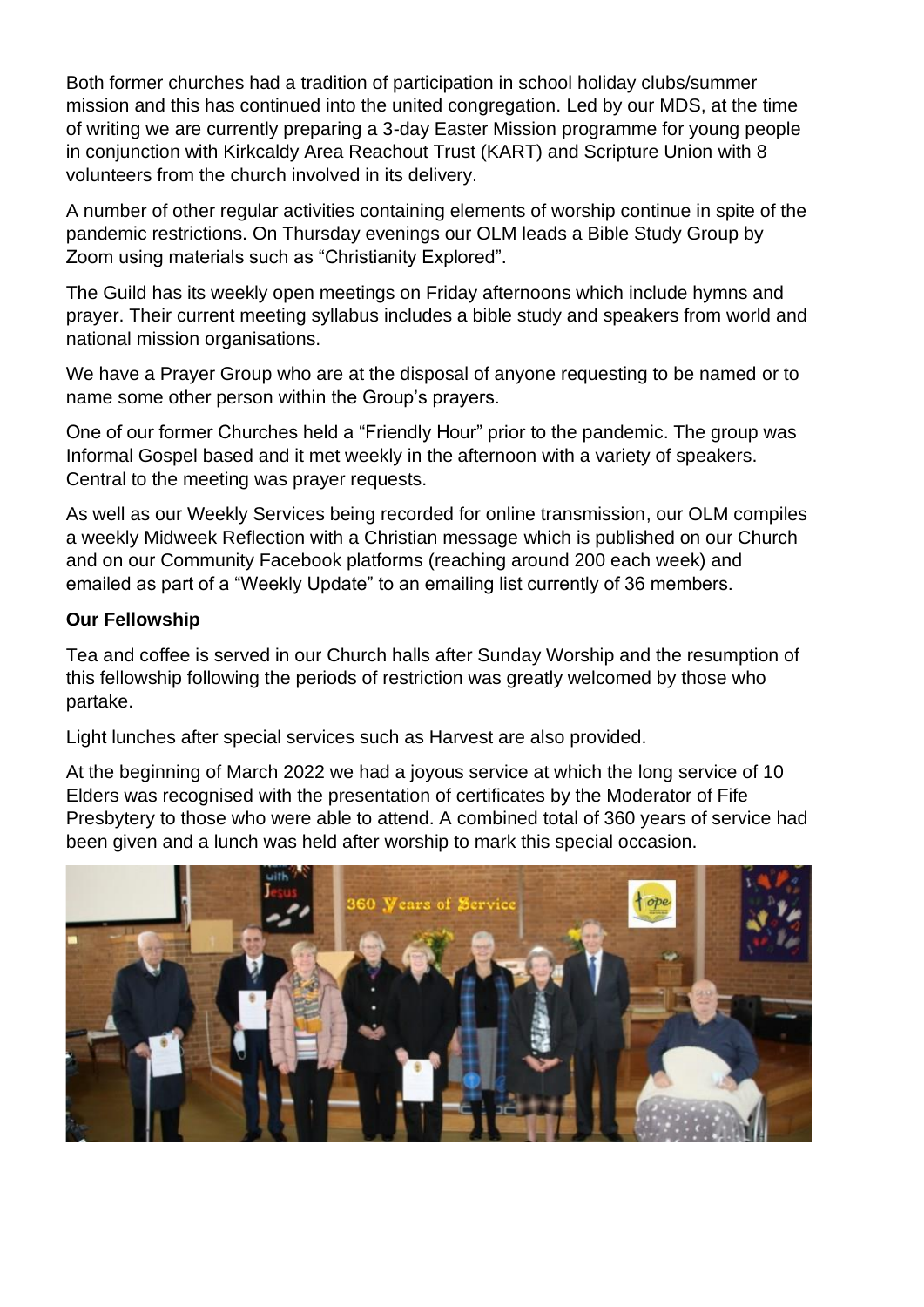Our "Over 60s Group" meets fortnightly on Wednesday afternoons. Normally they have a guest speaker and the meetings are informal and well-attended.

Social Events such as quizzes are organised from time to time and at the time of writing the Guild are organising a quiz with a Guild team to be pitched against a Kirk Session team.

Our Fabric Team are planning to mobilise a "Spring Clean Team" to target specific areas within our buildings in need of a spruce-up or tidy-up.

Another possible activity in the pipeline for discussion is establishing a Church Walking Group.

## **Our Outreach**

There is much understanding within our church that to be sustainable we need to continue to get beyond the simplistic image of "traditional church for church people" and present ourselves as a 7 days a week worshipping and supporting community for all.

The focus of our MDS staff member is to enable the united church to be a valuable and active partner, working with all agencies to reach out to the large community it serves. We sense a clear call to take the love of Jesus and show its relevance by practical action to where it is most needed and we want to be a successful model of a modern, relevant community focused church in an area of significant need.

Our MDS has been central to reinvigorating the church's role in our combined parish. Below is a listing of her principal activities since the union, supported where necessary by church volunteers despite the constraints which were imposed by the pandemic.

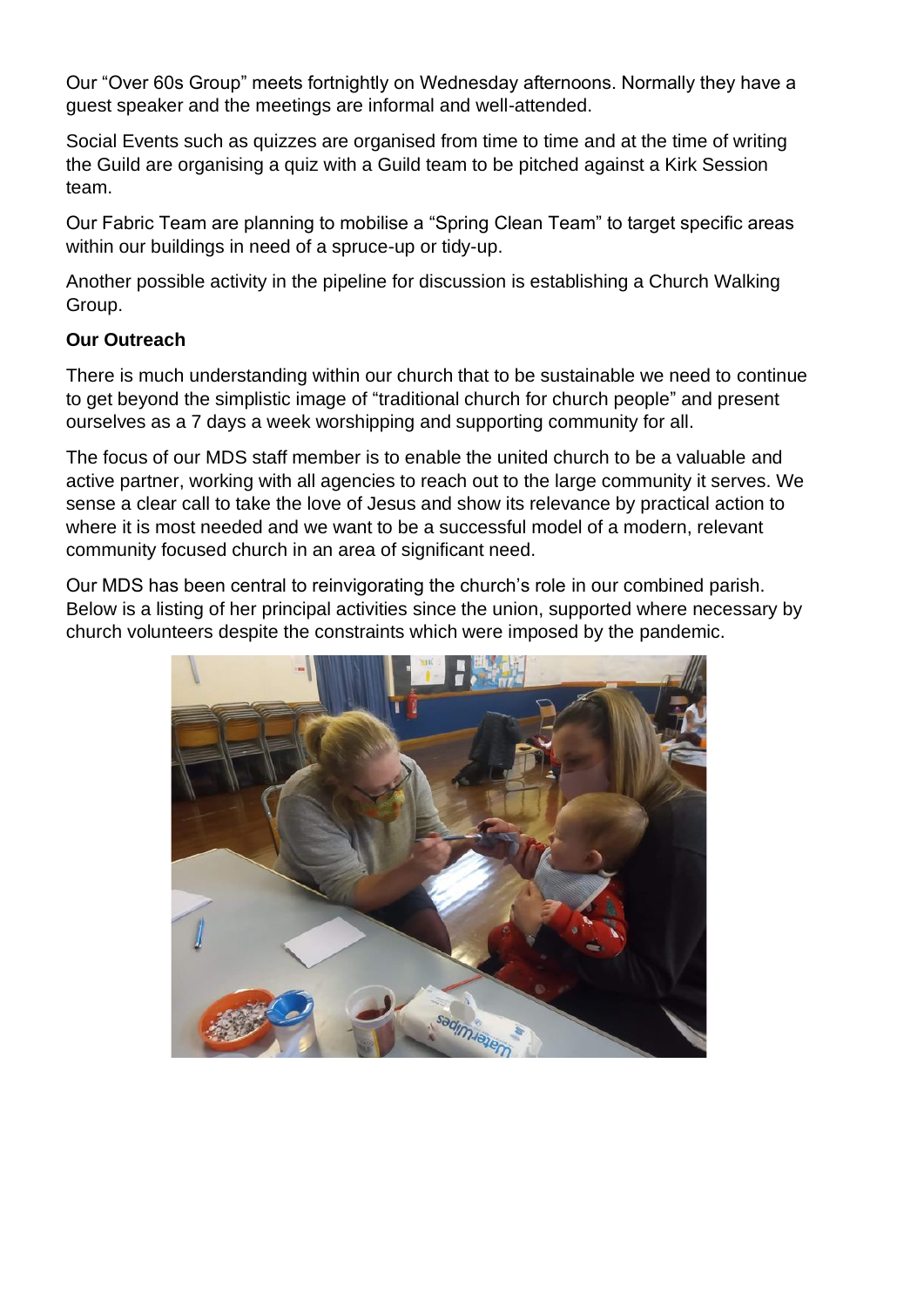• "Wee Wrigglers Buggy Walks" introduced at end of February 2021 for toddlers and preschoolers on Wednesdays and for younger babies on Thursdays. These were tailored to the prevailing restrictions for outdoor groups and provided a valuable and successful means of addressing some of the isolation which participants had inevitably been enduring throughout the pandemic. Because of demand the Buggy Walks were increased in April to include Tuesdays as well as Wednesdays and Thursdays. A significant accolade of the initiative was that some new



mums were actually referred to the group walks by their health visitor.

- Significant involvement in keeping in touch with elderly and vulnerable parishioners whilst additionally administering the then necessary booking arrangements for services which were a mix of telephone and online bookings.
- In April the main Church Facebook platform was supplemented by a communitywide Group administered by MDS and Session Clerk called "Our Templehall & Torbain Community" whose membership at the time of writing (March 2022) had reached 353.
- Week commencing 17th May also saw the "Wee Wrigglers" neo-natal support groups meeting indoors again in the Torbain Building. The Saturday Lego Club which is run by one of our Elders also recommenced in May 2021.
- By the end of May our new Church logo was unveiled encapsulating the word "Hope". The logo was designed by two secondary school pupils with graphics skills who responded to a challenge and brief from our MDS.
- During July our MDS took the lead in a campaign to obtain donations of good condition school uniform for temporary storage at the local Linton Lane community centre. Together with several volunteers Lauren set up a "Pop Up Shop" at Templehall Church on Saturday 7th August to enable parents/carers of children in need of school uniform items to browse and collect items which were free or for a small donation if desired. This was very well received by the local community with over 100 children benefitting and will be repeated in 2022 and future years.
- On Monday 23rd August our Bairns, a Blether and a Brew group restarted for the first time since March 2020. The group is led by our MDS and meets weekly from 10-11.30 and is for any children aged 0-4, along with parents, grandparents or carers.
- On Saturday 8th October there was a "Dr Bike" event at Torbain following dialogue between our MDS and Lang Toun Cycles part of Greener Kirkcaldy who provided all-comers with some free repairs and some basic bike maintenance and guidance.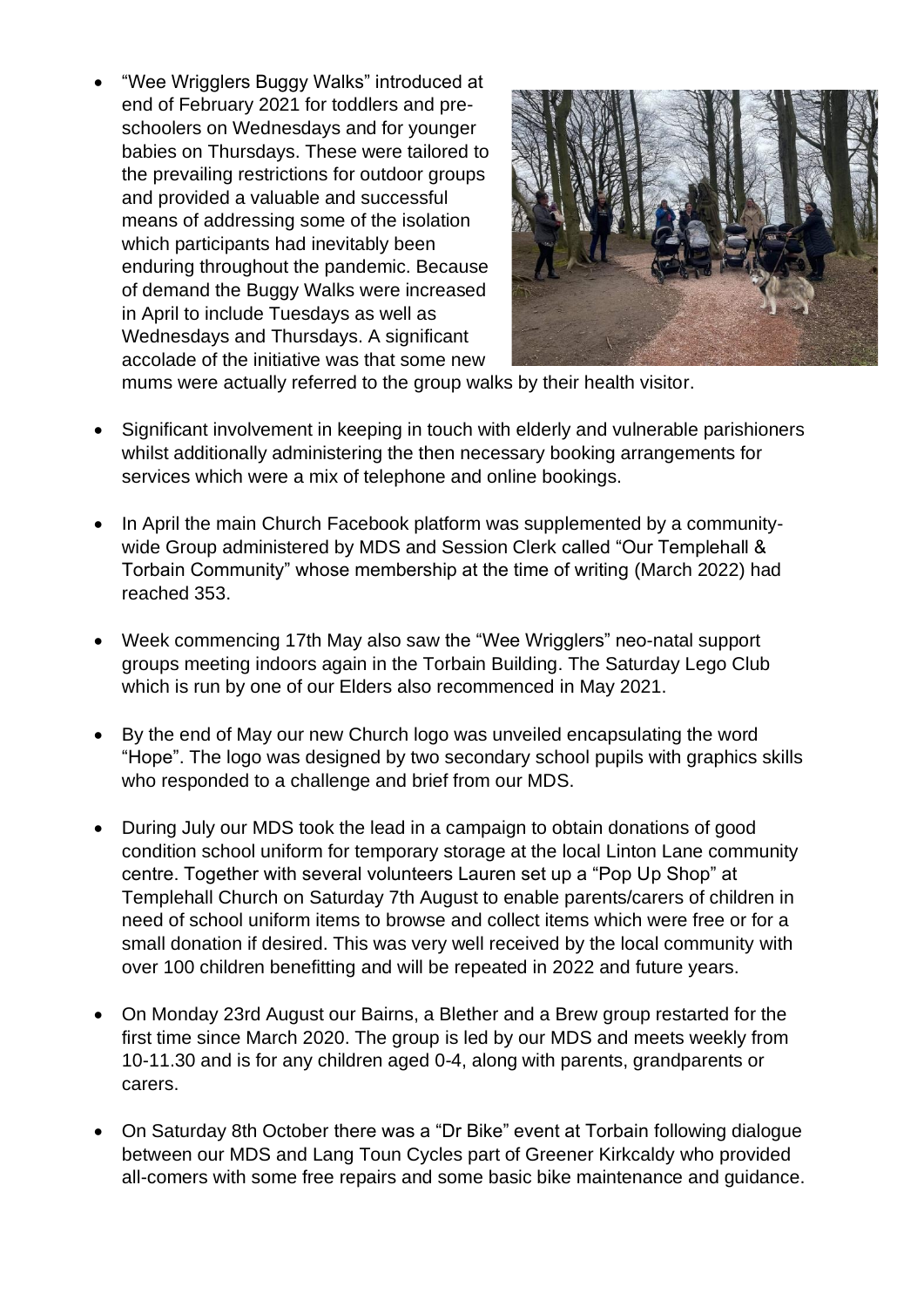- Our MDS was informed on Friday 10th December that £2,000 had been awarded to the Church following her application to the Fife Presbytery 2:10 Mission Fund. This will be used towards a forthcoming "Sound Off" project which will provide a young male youth support group and also a "Connect Bible Study" initiative.
- Messy Church resumed on the afternoon of Sunday 12th December and will normally take place on the second Sunday of each month and alternating between the two buildings each month. Activities are planned and overseen by our MDS with an act of worship led by our OLM and hot meals provided by volunteers.
- In mid-December our MDS was successful in securing a £1,000 grant from the Arnold Clark Community Fund which was towards around 100 Christmas Goody Boxes being given/delivered to elderly and vulnerable members.
- Our MDS has undergone training in a scheme called Walk Through the Bible with Chris Beattie from Kirkcaldy Area Reachout Trust. As a result of this she has concluded an afternoon each week for five weeks with the P7s in Valley Primary School covering the Old Testament with them. Her verdict: "The children were great to work with and it was lovely to finally be getting back into schools and meeting the children again. And great news – Torbain Primary School have asked us to come in and do the course with their 90+ primary 7s as well."
- In forward planning for an enhanced school uniform donation/distribution initiative during Summer 2022 our MDS has taken a lead by contacting all CofS churches in Kirkcaldy to determine if any would like to collaborate in order to widen the reach of the scheme beyond our own school catchment area

#### **Our Other Hall Users**

- The Torbain hall was hired by Fife Council as a Polling Station for the Scottish Parliament election on Thursday 6th May 2021. The hall will again be hired as a Polling Station on Thursday 5<sup>th</sup> May 2022 for the Fife Council Elections.
- 17<sup>th</sup> May 2021 saw the resumption of the twice weekly Slimming World classes in the Templehall hall (since becoming one weekly set of classes in Templehall and one weekly set of classes in Torbain)
- A new weekly externally run class called "The Bairns Group" started on Tuesday 6th July 2021 in Torbain hall providing sensory playtime and story sessions for babies.
- The NHS Fife Choir resumed their weekly "in person" practices on Wednesday 18th August with a temporary venue of the Templehall hall and has recently relocated back to meeting in the Torbain hall.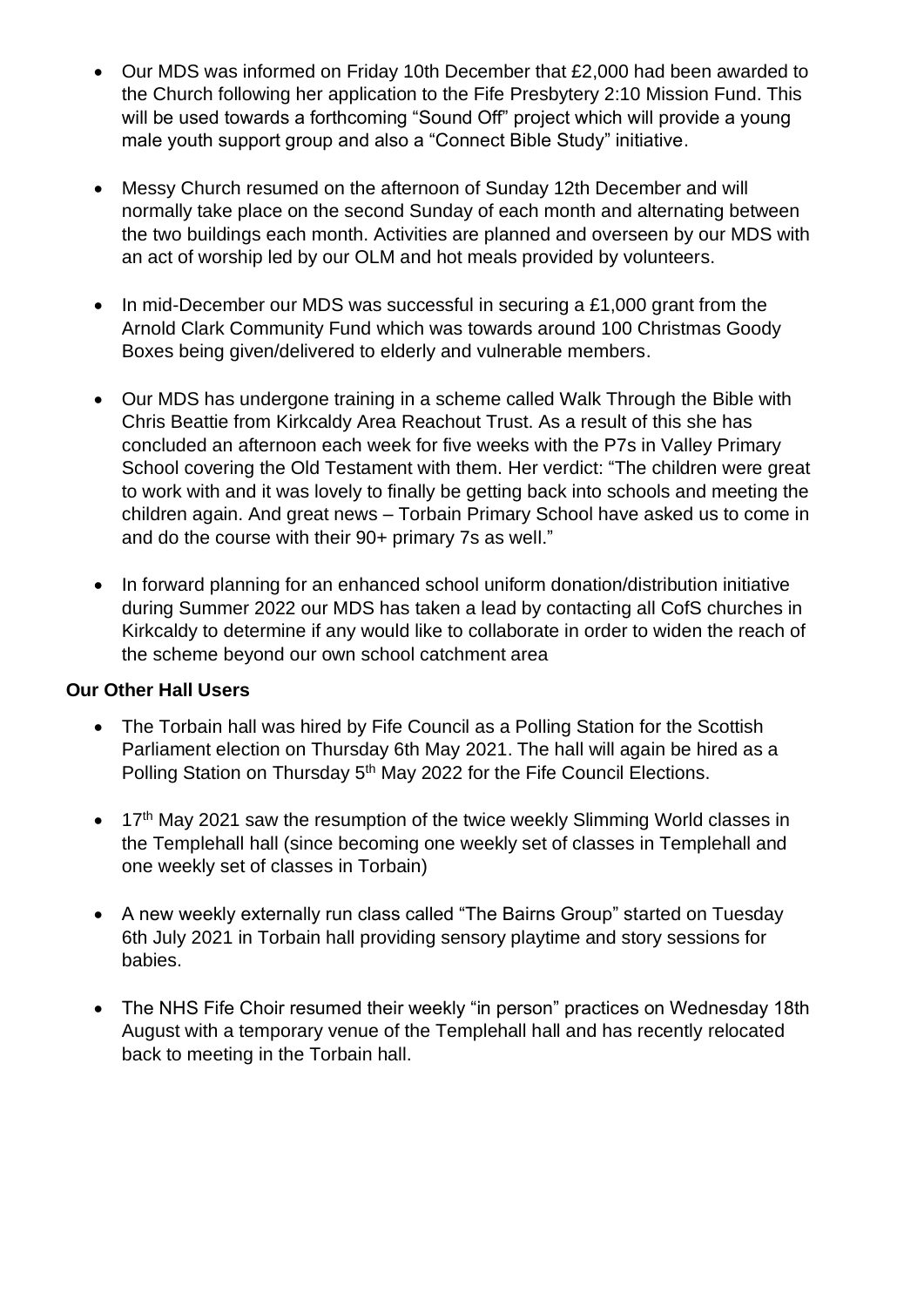• By the beginning of September our affiliated Guiding Organisations had resumed meeting "in person" within our buildings. These are:

Templehall Rainbows, for girls aged 5 to 7 meeting on Wednesdays Torbain Rainbows, for girls aged 5 to 7, meeting on Thursdays Torbain Brownies, for girls aged from 7-11, meeting on Wednesdays Torbain Guides, for girls aged 10 to 14, meeting on Wednesdays Torbain Ranger Guides, for girls aged 14 to 18 meeting on Thursdays

- The 115th Scout Group which is affiliated to the church, meets in the Group headquarters situated in Chapel Road, Kirkcaldy. The Group consists of: Beaver Colony for 6-8 year olds, which meets on Thursdays Cub Pack for 8 to 10 and a half year olds which meets on Wednesdays Scout Troop for 10 and a half to 14 year olds which meets on Thursdays; Explorers for 14 to 18 year olds which also meets on Thursdays.
- The Kirkcaldy Stamp and Postcard Club recommenced "in person" meetings in the Torbain Building on Wednesday 15th September with future meetings on the first and third Wednesdays of every month.
- A new weekly externally run group, called Krafty Kidz started in the Torbain building on Monday 17th January 2022 for pre-schoolers and for primary school aged children.
- Lindores Drive area Tenants and Residents Association hold their occasional meetings in the Torbain Small Hall.
- Numerous childrens Birthday Parties take place in our halls normally on Saturday afternoons in some cases for children who attend one or more of the childrens groups which meet in our halls

#### **Covid Impacted Activities:**

Both our former churches had a small number of activities which "fell by the wayside" when the pandemic hit.

Former Templehall had the following:

- Weekly Lunches which were open to all to attend and which were popular with non church members from the community as well as members.
- "The Friendly Hour" which was a group of about 17 members of mixed age (not all church members) who met weekly in the afternoon from September to April.
- Monthly care home visits
- Prayer Meetings held fortnightly led by the then Locum Minister.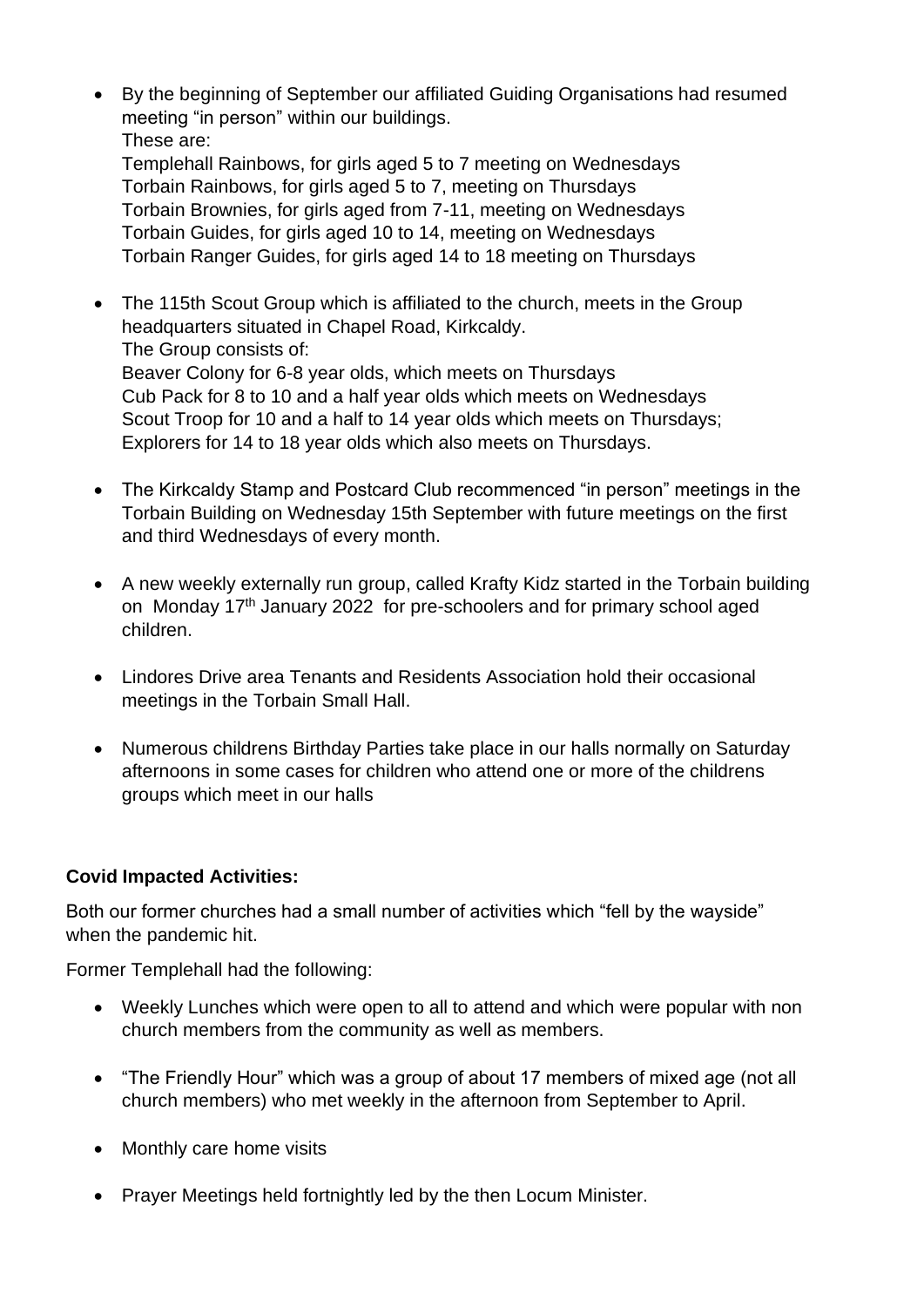- "Bibleworld Book Club" an Outreach activity which was being developed following involvement with an after school club in Valley Primary School.
- Annual Summer Mission usually a 3-day mission. Members of congregation supported Scripture Union to facilitate this mission and a sizeable donation given to Scripture Union. The Easter Mission taking place in April 2022 is essentially a reintroduction of this format of activity.
- A men's indoor bowling group which met weekly.

Former Torbain had the following:

- Our OLM had a weekly slot at Torbain Primary School in co-operation with Newcraigs Evangelical Church with the latter focussing on Assemblies and our OLM allocated a particular year group to present a weekly Christian teaching session. Some discussions involving our OLM and MDS have taken place with Fair Isle Primary School who would be receptive to a similar arrangement once school visits become possible again.
- Monthly afternoon church services were led by our OLM supported by organist and members of the congregation at both Chapel Level Care Home and Ostlers House Care Home.
- Local Councillors and MSPs Weekly Surgeries in the small hall
- Saturday Morning Café for quality coffee and cake in the Session Room
- Greener Kirkcaldy (a community-led charity and development trust working locally to combat the climate emergency, tackle fuel poverty and food) were using the large hall for life skills courses
- Two privately-run pre-school "song and story" groups were using the small Hall as was a childrens' Spanish classes group.

#### **Our Ecumenical Context**

Both former churches and our united church have maintained links with Newcraigs Evangelical Church which is within our parish. We are both represented on the Neighbourhood Development Planning Group and in normal times we work together on outreach to two of our primary schools.

#### **World Church**

The main missionary partner from the days of former Templehall Church is Caroline White, daughter of the late Rev Brock White minister at Templehall from 1971 to 2001. Caroline is stationed in Pakistan and is in charge of a Christian Hospital/School. The organisation which Caroline works encourages her to come home when she has furlough and in her time back home she visits many churches to speak of her work and has spoken at former Templehall on a Sunday to give an update on her work.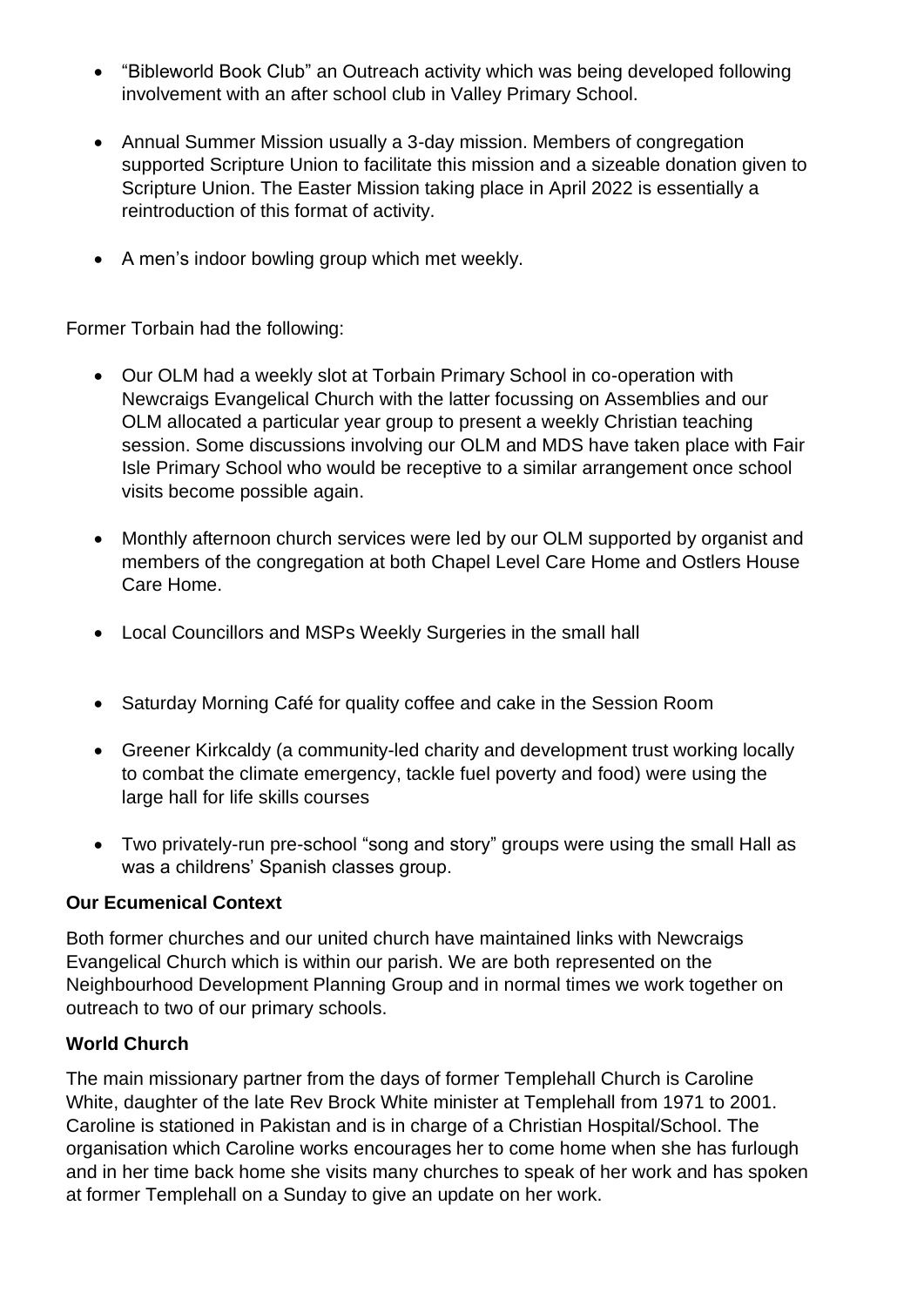Former Torbain's most recent missionary partner was Jenny Featherstone. Jenny has completed her years as Mission Partner in Zambia, a post part funded by Church of Scotland and partly by the Methodist Union. Now retired as Principal of Chodort Training College, Choma, she is currenty spending two years living on the College campus and in one of the houses built by the Construction Dept. of the College. Our OLM was in contact with Jenny when she was experiencing particular difficulties during the pandemic and at that time former Torbain took the lead in Presbytery to obtain donations with the Treasurer and Community Outreach Worker co-ordinating the raising of much needed funding.

#### **Our Strengths**

We coped well with the challenges of the pandemic coinciding with completing the Church Union. The various procedural matters leading up to the (online) Service of Union on 24<sup>th</sup> February 2021 were completed by online meetings using the Church of Scotland protocols which had been drawn up to enable church business to continue despite "in person" meetings being unable to take place.

Towards the end of January it was confirmed that former Torbain's Community Outreach Worker, Lauren Jones, had been appointed as Mission Development Staff Worker for the then soon to be united charge. Since then as documented below Lauren's appointment and her dedication to her role has significantly helped us to increase our community engagement which continues its upward trajectory.

We are blessed with a core of hard working, dynamic office bearers with a "can do" attitude who can think beyond how things were done in the past in different times and instead be responsive to the needs of today's church.

We were able to restart in-church services from Good Friday 2<sup>nd</sup> April 2021 and have continued to offer in-church services in tandem with online recorded weekly worship downloaded to our website, Facebook and YouTube platforms. The majority of services have been led by our Ordained Local Minister, Brian Porteous but in addition we have a Worship Team which has proved itself to be ready and willing to lead worship on occasional Sundays when Brian has been unavailable.

## **Other strengths we have identified include**:

- Widespread understanding among our congregation of the need for us to be warm, welcoming and inclusive to all
- In the heart of where a large proportion of Kirkcaldy's population actually live
- Growing population catchment which gives additional outreach opportunities
- Stronger teamwork through the harnessing of differing skill sets inherited from the two former churches.
- Good community use of our buildings including uniformed organisations
- Full representation on local authority neighbourhood development planning group
- Group for Babies/Toddlers and sensory activities groups for Babies/Toddlers
- Our Guild has 18 members (ladies and men) with a strong leadership
- Our connections with schools in the local area
- Our OLM is Chair of Workplace Chaplaincy Scotland
- One of our elders provides chaplaincy support to the Fife Central Retail Park through Workplace Chaplaincy Scotland and she is also trained to conduct funerals
- Another of our Elders is Chair of Kirkcaldy Foodbank
- Good links with Kirkcaldy Area Reachout Trust (KART) and Scripture Union
- Weekly Bible Study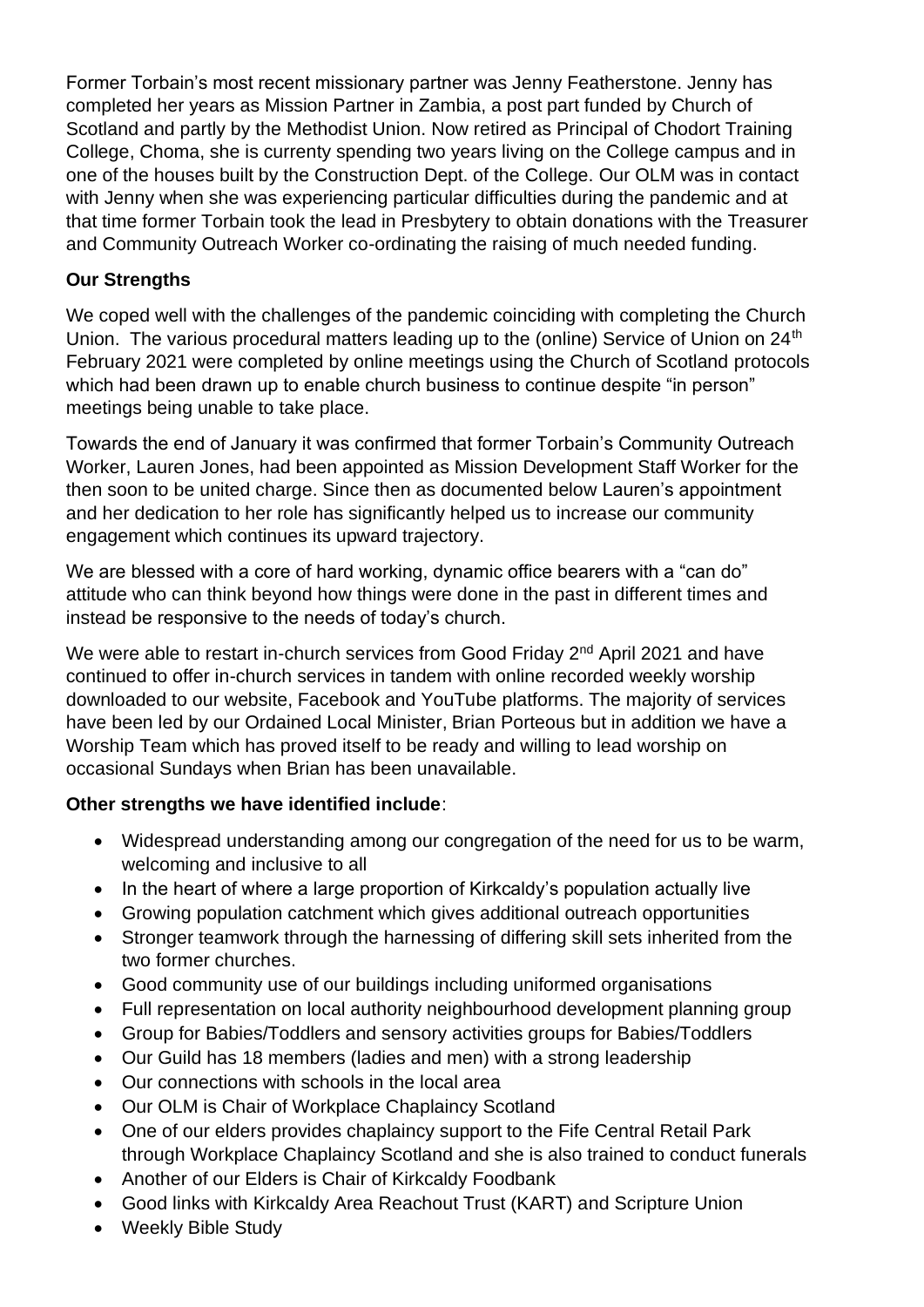- Prayer Group
- Messy Church
- Our MDS and a number of members of Kirk Session have had success in Grant Funding applications
- Hospitality, Baking and Hot Meal Capability for Outreach, Socials and Fundraisers
- Generous response by congregation to monetary appeals for charities and church funds
- Involvement with local community in forward planning

#### **Three examples of our dynamism:**

- Following our Union on  $24<sup>th</sup>$  February 2021 the trustees approved the sale of the manses of both former churches as neither building was felt to be ideal for 21<sup>st</sup> century expectations. These sales realised £265,000 for the former Torbain manse with sale completed by the beginning of May 2021 and £195,000 for the former Templehall manse with the sale completed in the early part of June 2021. Through personal contacts we have been made aware of two suitable and desirable properties for our new Manse. Both will be put up for sale within the next couple of months. Both are in the same private estate in the north of the parish.
- Our activities are now far more evident to a wider age spectrum through our MDS's facilitating of the expanding role of social media. We can now engage by direct messaging in response to the increasing amount of enquiries being received by electronic means.
- The teamwork involved in the donation/redistribution of school uniform initiative in the middle of a pandemic was notable. Directed and co-ordinated by MDS and volunteers enlisted to help in transporting items, washing items, sorting items, setting up and staffing stalls, providing sustenance for volunteers, partnership working with our contacts in Linton Lane Community Centre for help with storage and additional distribution. All accomplished within a short timescale.